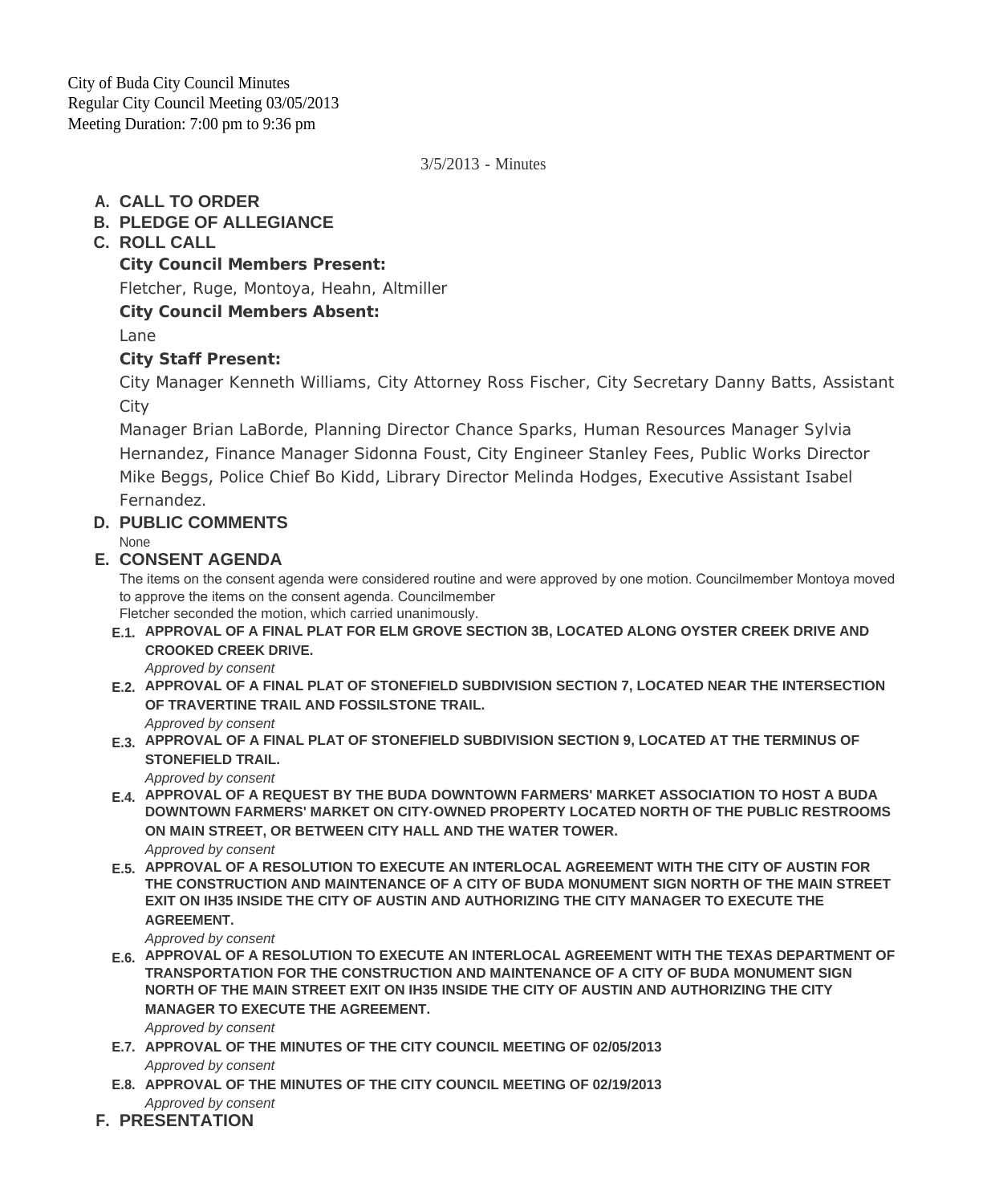### **PRESENTATION AND DISCUSSION ON THE FM 967 WIDENING PROJECT AND OTHER HAYS COUNTY PRECINCT F.1. 2 TRANSPORTATION PROJECTS IN THE BUDA AREA.**

Hays County Precinct 2 Commissioner Mark Jones presented this item to the City Council. He gave a brief overview of *transportation projects in the Buda area and gave an update on the FM 967 widening project. No action was taken by City Council.*

#### **PRESENTATION AND DISCUSSION REGARDING THE TEXAS MAIN STREET PROGRAM. F.2.**

*Chance Sparks, Director of Planning, presented this item to the City Council. He stated that that staff wanted to gauge the Council interest in participating in the Texas Historic Commission Main Street Program, and further stated that the currently vacant position of Tourism Director could be re-purposed to include both tourism and main street program duties, if the Council was so inclined. Mr. Sparks then gave brief overview of the program and the potential benefits of participation, including an increase in the number and type of projects eligible for funding from Hotel Occupancy Taxes.*  The consensus of the Council was to receive a presentation from staff members of the program at a future Council *meeting.*

### **REGULAR AGENDA ITEMS G.**

### **DISCUSS AND CONSIDER APPROVAL OF THE PERFORMANCE AGREEMENT BETWEEN THE BUDA EDC AND CSI G.1. PRINTING.**

*Ann Miller, Director of the Buda EDC, presented this item to the City Council. She stated that the BUDA EDC was proposing to enter into a performance agreement with CSI Specialists, Inc. whereby CSI would agree to relocate to Buda, to make at least \$150,000 in improvements to its facility and to bring full time jobs to the City, beginning with 49 by January 1, 2014 and 57 by January 1, 2018. SHe further stated that the incentive offered to CSI by the EDC was \$75,000 for the improvements. After the presentation, Mayor Ruge made a motion to approve the item. The motion was seconded by Councilmember Altmiller and approved unanimously.* 

#### **DISCUSS AND CONSIDER APPROVAL OF AN AMENDMENT IN THE FISCAL YEAR 2012-2013 BUDA ECONOMIC G.2. DEVELOPMENT CORPORATION BUDGET.**

*Ann Miller, Director of the Buda EDC, presented this item to the City Council. She stated that the budget amendment was required to appropriate the funds approved in the previous item. After the presentation, Councilmember Montoya made a motion to approve the item. The motion was seconded by Councilmember Heahn and approved unanimously.* 

### **DISCUSS AND CONSIDER APPOINTING MEMBERS TO THE BOARD OF DIRECTORS FOR REINVESTMENT ZONE G.3. NO. 1 AND THE DUPRE LOCAL GOVERNMENT CORPORATION.**

*City Secretary Danny Batts presented this item to the City Council. He stated that the Council needed to appoint an additional member to the board following the resignation of Sarah Mangham from all City offices in October 2012. After the presentation, Mayor Ruge moved to appoint Councilmember Altmiller to the vacant position. Councilmember Montoya seconded the motion, which carried unanimously.*

### **DISCUSS AND CONSIDER APPROVAL OF THE FIRST READING OF AN ORDINANCE PROHIBITING OVERNIGHT G.4. PARKING OF COMMERCIAL MOTOR VEHICLES AND CAMPERS UPON PRIVATE PROPERTY.**

*Chance Sparks, Director of Planning, presented this item to the City Council. He stated that staff had worked with the City prosecutor to develop an ordinance that would prohibit the storage of tractor trailer equipment overnight at the Cabela's retail facility, as well as at other areas of the City not zoned for such use. Councilmember Haehn then stated that he would like to consider additional amendments at the time of second reading to place further restrictions on onsite parking of tractor trailers at such retail facilities, including a prohibition on extended parking of running vehicles during daytime hours. After the presentation, Councilmember Heahn moved to approve the first reading of the ordinance. Mayor Ruge seconded the motion, which carried unanimously.*

**DISCUSS AND CONSIDER APPROVAL OF AN INTERLOCAL AGREEMENT WITH THE CITY OF AUSTIN TO G.5. CONSTRUCT AND MAINTAIN A CITY OF BUDA MONUMENT SIGN NORTH OF THE MAIN STREET EXIT ON IH35 INSIDE THE CITY OF AUSTIN AND AUTHORIZING THE CITY MANAGER TO EXECUTE THE AGREEMENT.** *Item H5 was deemed redundant & unnecessary after the approval of item E.5 and was pulled from the agenda.*

#### **DISCUSSION AND DIRECTION TO STAFF ON A POSSIBLE TRAIL TO CONNECT THE GARLIC CREEK PARK TRAIL G.6. TO THE SAFE ROUTES TO SCHOOLS PROJECT.** *City Engineer Stanley Fees presented this item to the City Council. After the presentation, it was the consensus of the Council that staff should produce a cost estimate for the project and identify potential funding sources, if any, and report back to the City Council at a later date.*

### **DISCUSSION AND DIRECTION TO STAFF ON NO PARKING ZONE AT TRAFFIC CONTROL DEVICES. G.7.**

*City Engineer Stanley Fees presented this item to the City Council. He stated that this item was intended to improve visibility and maneuverability at intersections. After the presentation, it was the consensus of the Council that staff bring forward an ordinance at a future Council meeting to establish no parking zones at all traffic control devices, with a formal definition of "traffic control device" and extending to zones up to 30 feet from the devices, if practical.*

### **EXECUTIVE SESSION H.**

The City Council convened in close executive session at 8:23 p.m. to consider the items below. The Council returned from closed executive session at 9:25 p.m. and took action as described below.